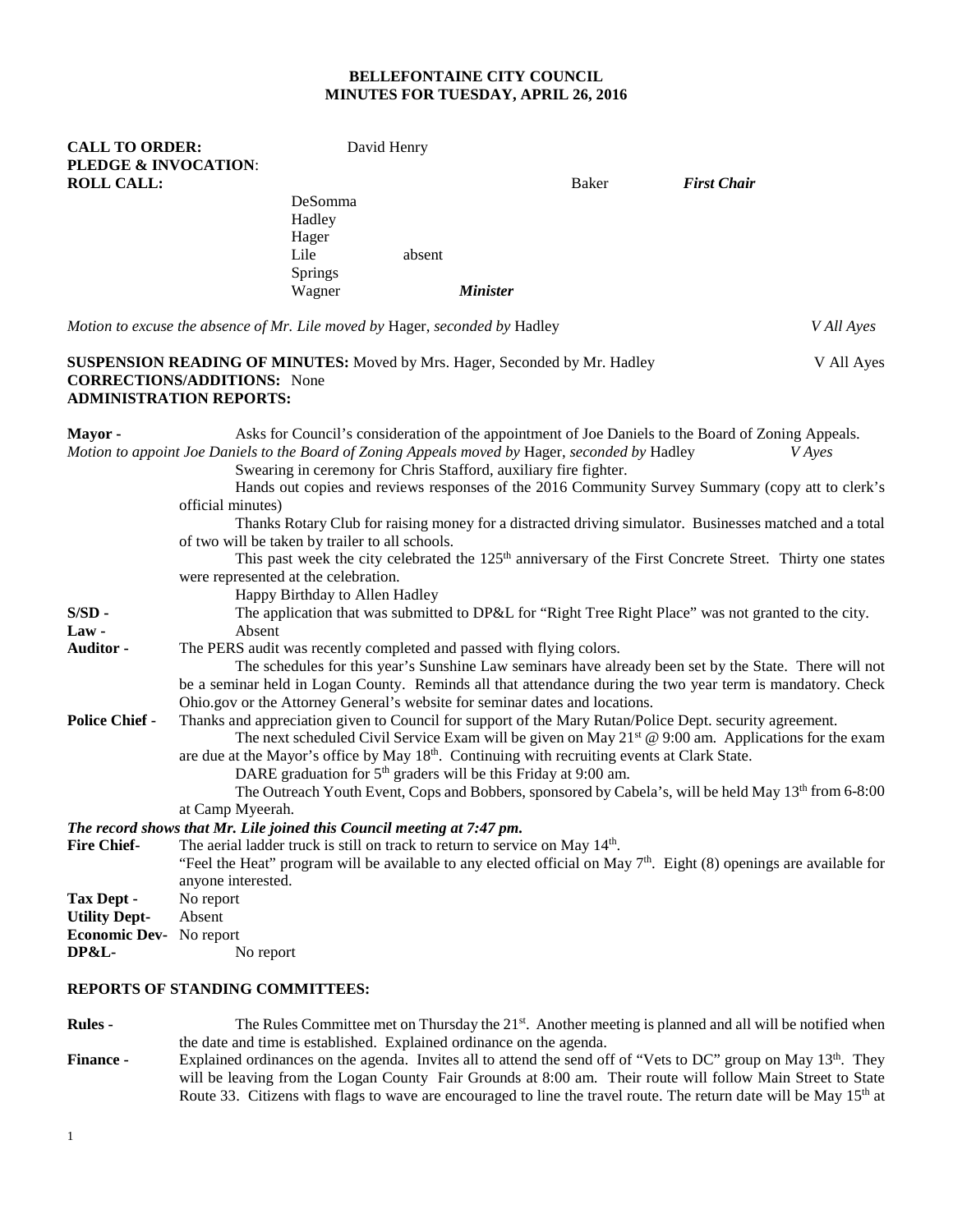5:00 pm. **Utilities -** No report **Safety -** Explained ordinance on the agenda. **Streets -** No report **Sidewalks, Curbs & Parks –**Thanks AGC for their \$2000.00 donation for trees for the city. **Audit -** No report

**COMMUNICATIONS FROM CITIZENS:**

#### **INTRODUCTION OF ORDINANCES:**

#### **1. ORDINANCES FOR 1ST READING**

16-21 A. AN ORDINANCE AUTHORIZING SPONSORSHIP BY THE CITY OF BELLEFONTAINE OF THE URBANA-BELLEFONTAINE CONNECTOR PHASE II ASPHALT SURFACING AND AUTHORIZING THE SERVICE-SAFETY DIRECTOR TO EXECUTE AN APPLICATION FOR TRANSPORTATION ALTERNATIVE FUNDS FOR THE STATED PROJECT, AUTHORIZING SUBMISSION OF THE SAME TO THE STATE OF OHIO DEPARTMENT OF TRANSPORTATION AND DECLARING AN EMERGENCY IN THE CITY OF BELLEFONTAINE, OHIO. **RULES**

| 3RR -      | Moved by Hager, seconded by Hadley | V All Ayes |
|------------|------------------------------------|------------|
| Passage -  | Moved by Hager, seconded by Hadley | V All Ayes |
| Adoption - | Moved by Hager, seconded by Hadley | V All Ayes |

### **2. ORDINANCES FOR 2ND READING**

16-16 A. AN ORDINANCE AUTHORIZING THE SERVICE-SAFETY DIRECTOR AND POLICE CHIEF TO MAKE APPLICATION FOR THE FY 2016 COPS HIRING PROGRAM (CHP) ON BEHALF OF THE CITY OF BELLEFONTAINE AND DECLARING AN EMERGENCY IN THE CITY OF BELLEFONTAINE, OHIO. **FINANCE**

| $3RR -$    | Moved by Baker, seconded by DeSomma | V All Ayes |
|------------|-------------------------------------|------------|
| Passage -  |                                     |            |
| Adoption – |                                     |            |

16-17 B. AN ORDINANCE CHANGING THE ZONING CLASSIFICATION OF CERTAIN REAL PROPERTY CONTAINING 15.006 ACRES BEING PARCEL NUMBERS 17-092-00-00-022-002 AND 17-092-15-04-019- 007 LOCATED AT 1230 RESERVOIR ROAD FROM R-1, ONE FAMILY RESIDENCE DISTRICT TO R-3- C, CONDOMINIUM RESIDENCE DISTRICT, AMENDING THE ZONING MAP AND DECLARING AN EMERGENCY IN THE CITY OF BELLEFONTAINE, OHIO. (Levan/Cummings) **RULES**

| $3RR-$    | Moved by Hager, seconded by Hadley | V Aves          |
|-----------|------------------------------------|-----------------|
| Passage-  |                                    | Springs-abstain |
| Adoption- |                                    | Wagner-abstain  |
|           |                                    |                 |

16-18 C. AN ORDINANCE AUTHORIZING THE HIRING OF PART-TIME SEASONAL EMPLOYEES FOR SUMMER 2016 EMPLOYMENT FOR THE WATER DEPARTMENT AND STREET DEPARTMENT, AUTHORIZING APPROPRIATIONS THEREFORE AND DECLARING AN EMERGENCY IN THE CITY OF BELLEFONTAINE, OHIO. **FINANCE**

| 3RR-      | Moved by Baker, seconded by Desomma | V All Ayes |
|-----------|-------------------------------------|------------|
| Passage-  | Moved by Baker, seconded by DeSomma | V All Ayes |
| Adoption- | Moved by Baker, seconded by DeSomma | V All Ayes |